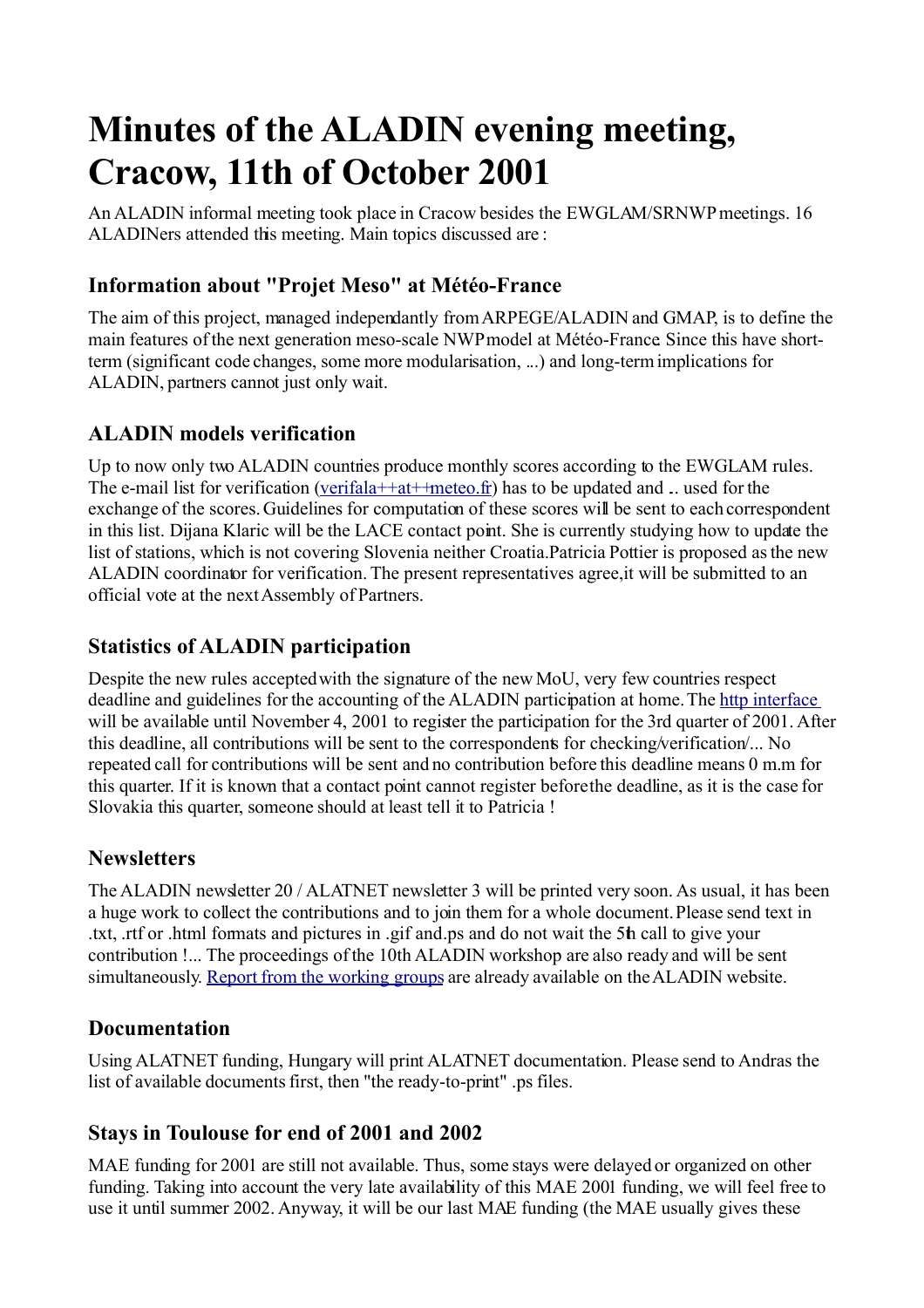sorts of funding for beginning project and we celebrated this year the ALADIN 10 years anniversary !...).

#### **Next ALATNET Seminar**

It will take place on May 27-31 in Slovenia (near the Croatian border). An announcement will be sent to the ALADIN Partners with guidelines for the topics (Numerical Methods) ; commitments for the attendance to this seminar will be asked.

## **ALADIN Workshops**

Considering the low attendance during the workshops on "Recent and planned operational exploitation of ALADIN model", it is proposed to have only one ALADIN workshop a year : the workshop on "Scientific developments" will be extended with a special session for exchanges with and between the forecasters/users. If the Assembly of Partners agrees, this will start in 2002 with a 3-4 days ALADIN workshop in Zagreb, just after the ALATNET Seminar (3-6 June 2002).

#### **Maintenance**

Some questions were asked about the Ibraries. Please find above Claude's answer :

AL15 is declared in Toulouse since June 2001 and contains all the improvements of the several cycora suites + fullpos new fields and also some drastic code modifications (transform package, merged scan2m). At the date of October, 18th, it is validated for *e001 / fullpos / e501/401/801 hydrostatic* and *nhs fullpos and e001.* Remaining problems with *screening/3dvar/canari* (validation is still underway), *new approach for screening/3dvar obs handling with odb* (under development), *e501/401 nhs* (bugged), *e601* (bugged).

An export version isplanned for end of october, based on AL15.op2 Toulouse version. Some significant namelist changes are also needed in order to run the latest configuration of the physics contained in the op2 branch (see mails by jean-francois geleyn, and jean-daniel gril).

#### **Next ALADIN research plan**

The current research plan ends at the end of 2001 and a new one has to be discussed at the Next Assembly of Partners. The proposal for the new research plan has to be sent to the Directors (deadline mid-December). It has been decided :

- every team should read BEFORE THE END OF OCTOBER the current [ALADIN research](file:///var/www/html/aladin/sxcoope1/aladin/scientific/newplan2001.html) [plan \(1999-2001\)](file:///var/www/html/aladin/sxcoope1/aladin/scientific/newplan2001.html) available on the ALADIN website, the ALATNET [joint programme of work](http://www.cnrm.meteo.fr/alatnet/quoi/programme2.html) and the [ALATNET 1st progress report \(](http://www.cnrm.meteo.fr/alatnet/quoi/APR1.html)both documents on ALATNET website page) and th[e](file:///var/www/html/aladin/sxcoope1/aladin/meetings/Toulouse2001/report.html) reports from the [Toulouse Workshop](file:///var/www/html/aladin/sxcoope1/aladin/meetings/Toulouse2001/report.html) (on ALADIN website).
- Every team should send by e-mail, before mid-November, its contribution to the new ALADIN research plan (proposals, remarks, noticed problems, ...)
- A small meeting will take place in Toulouse to study all these documents and prepare the plan to be sent to the Directors for validation during the Assembly. All ALATNET countries must be represented to this meeting as they are responsible for the progress of some research topics till 2004. Representatives from at least 2 or 3 other Partners should also attens this meeting, since everyone should feel involved. Some participants could be invited by Météo-France (in case they have no other funding available) BUT, in that case, we must prepare all papers NOW (i.e. before Thursday), including plane tickets, ....